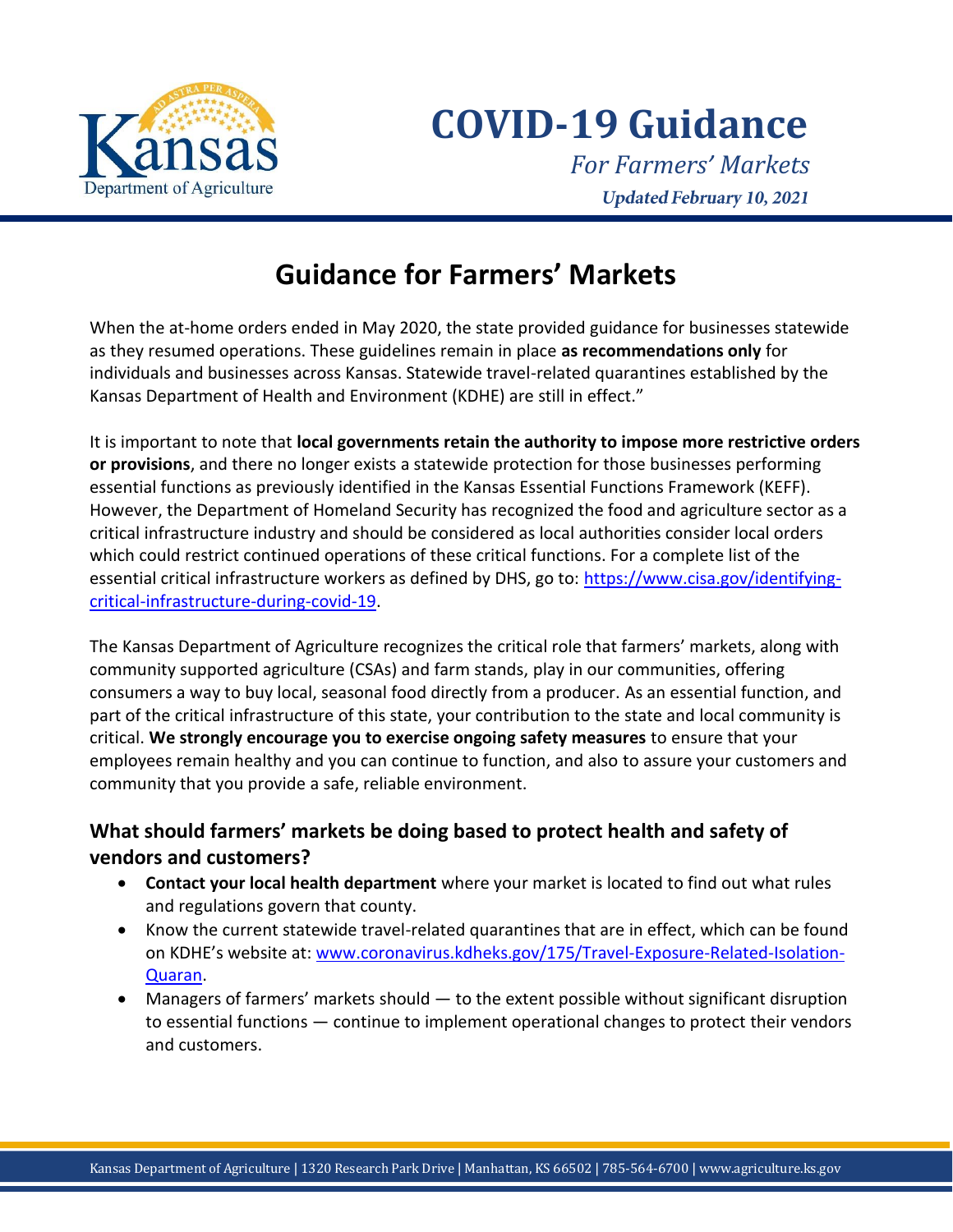- The following best practices have been developed to ensure continuity of operations while also safeguarding the health of vendors and their families.
- Central to the efforts to protect public health within your organization are these principles:
	- o Maintain at least six feet of distance between individuals, be they customers or employees, as much as possible.
	- $\circ$  Follow fundamental cleaning and public health practices detailed on [covid.ks.gov.](http://www.covid.ks.gov/)
	- o Avoid instances in which large groups are in one location and unable to maintain a distance of six feet with only infrequent or incidental moments of closer proximity. This includes limiting areas and instances in which physical distancing is not maintained, such as in entrances, lobbies, break rooms, etc.
- Samples and self-service of food: Sampling is still allowed, but markets have the option to suspend it to minimize touch points. Permission to provide samples is determined by local governments.

# **Best Practices**

According to the Centers for Disease Control and Prevention (CDC), transmission of COVID-19 appears to be by close contact and not by food. However, these best practices will protect your employees, vendors and customers and are recommended. In communities with additional restrictions, operations should implement these practices as needed to comply with local orders.

#### **Communication**

- Vendors and customers should not come to market if they show symptoms of COVID-19 or have come in contact with someone who shows symptoms. Those showing symptoms at the farmers market should be asked to leave.
- Vendors and customers should be encouraged to wear cloth face coverings.
- Consider communicating these precautions to customers with signs, social media posts or newsletters.
- Market managers should communicate proactively about what steps the market is taking to prevent the spread of illness.

#### **Distancing**

- Managers should evaluate their operations to identify and implement operational changes that increase separation and recognize social distancing guidelines, keeping individuals at least six feet apart as much as possible.
- Spread out vendor booths to provide enough distance between them to maintain social distancing.
- Place visible ground markers to help customers maintain six feet of physical distance.
- Consider how the market can limit touch points between individuals (door handles, touch pads, etc.) and/or increase cleaning of these points.
- As much as possible, postpone or restructure activities which would involve significant interaction of people.
- Limit market volume by promoting preordering, alternate pickup locations, curbside service, drive-through service, delivery, or extended/altered operational hours.
- Limit the number of people gathered in common spaces at one time and space out customers to prevent mass gatherings of groups.